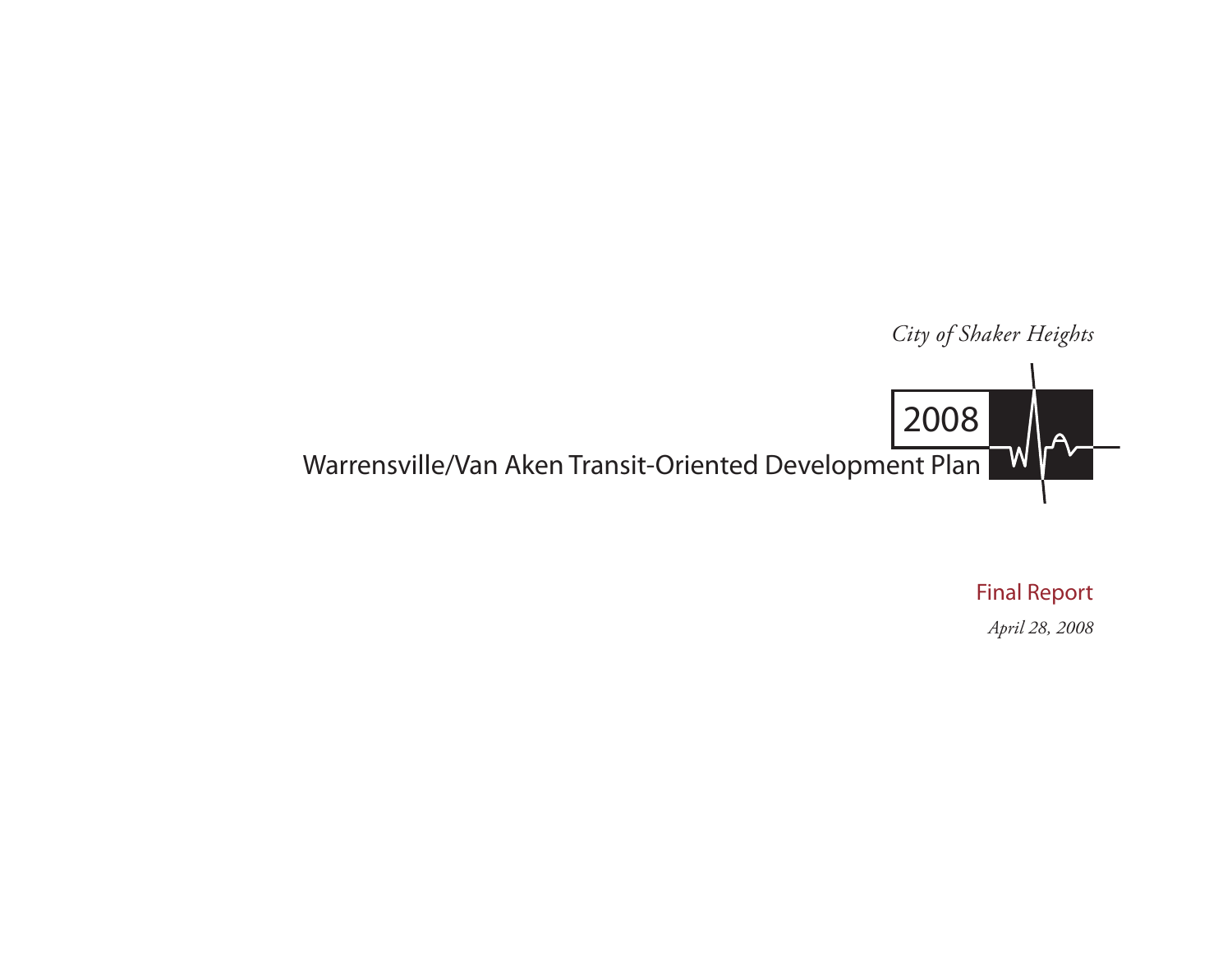

i

# | Executive Summary

The Warrensville/Van Aken (WVA) Transit-Oriented Development (TOD) Plan implements the call to revi talize the district that was explored in the Strategic Investment Plan (2000). That Plan recommended re constructing the Warrensville/Van Aken/Chagrin in tersection, improving transit connections and transfer points, redeveloping existing strip shopping centers into a mixed use downtown, and improving pedes trian connections between the station and surround ing areas. **i**<br> *of Shaker Heights*<br> **EXeCUTIVE SUMMATY**<br>
The Warrensville/Van Aken (W<br>
Development (TOD) Plan implem<br>
talize the district that was expl<br>
Investment Plan (2000). That Pla<br>
constructing the Warrensville/V.<br>
tersection,

There is tremendous potential to improve transit and the arterial road system and to reconnect both to land use - the legacy of the City's original, historic devel opment plan. An important objective of the Warrens ville/Van Aken Transit-Oriented Development Plan is to reinvent this intersection as an important meeting place and a central node within the City.

# Study Area

The Warrensville/Van Aken study area encompasses land in all quadrants of the Warrensville Center Road/ Van Aken Boulevard/Chagrin Boulevard intersection. The area within a 1⁄2 mile radius around the intersec tion is included in the study area.

# Work Program

The WVA TOD Plan was completed in three phases over 4 months within a framework of collaboration. The work program was organized around three public workshops that provided the structure for collaborat -